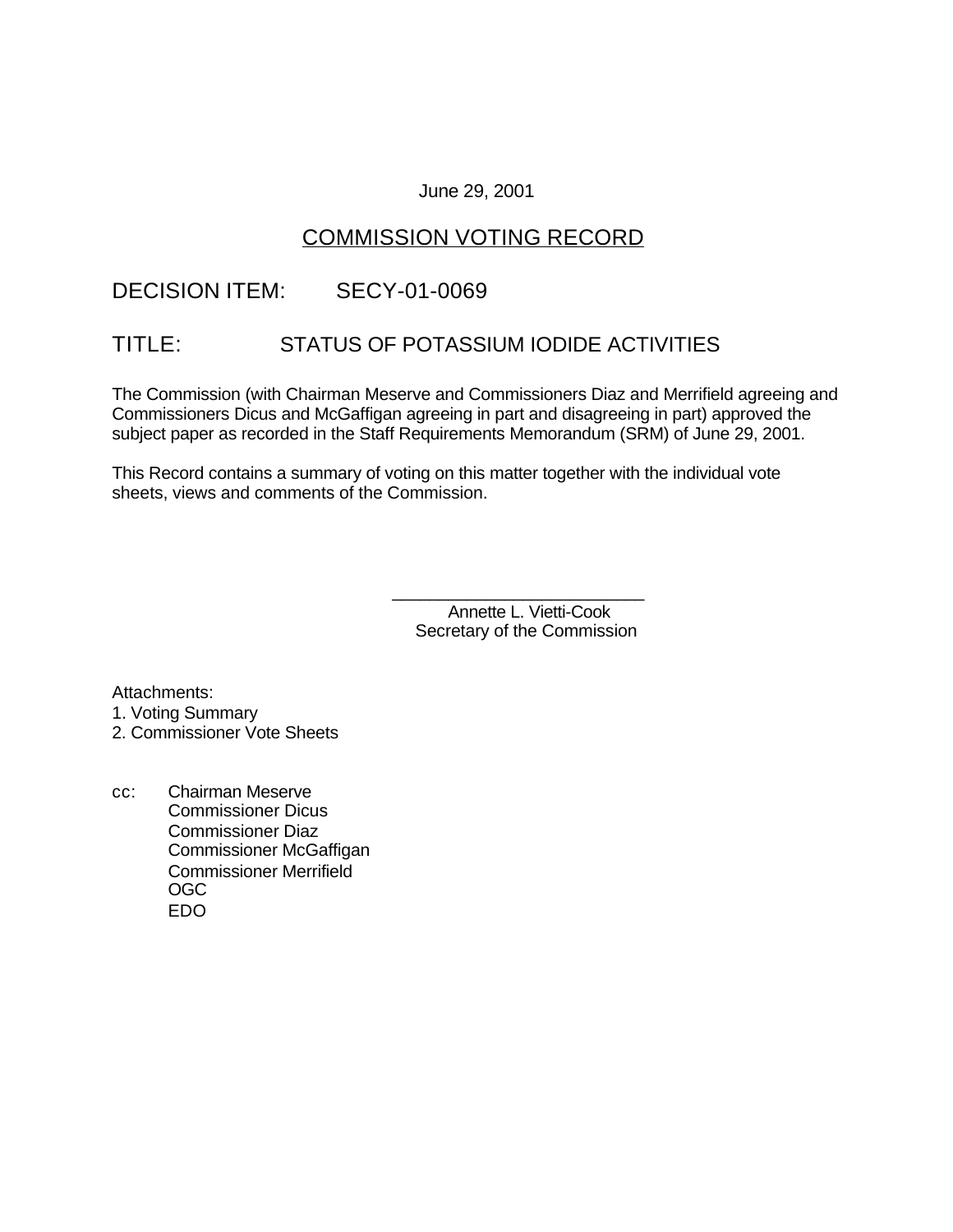## VOTING SUMMARY - SECY-01-0069

## RECORDED VOTES

|                      |              |   | <b>NOT</b><br>APRVD DISAPRVD ABSTAIN PARTICIP COMMENTS |    | <b>DATE</b> |
|----------------------|--------------|---|--------------------------------------------------------|----|-------------|
| <b>CHRM. MESERVE</b> | $\mathsf{X}$ |   |                                                        | X  | 6/27/01     |
| <b>COMR. DICUS</b>   | X            | X |                                                        | X. | 6/25/01     |
| COMR. DIAZ           | X            |   |                                                        | X  | 5/14/01     |
| COMR. McGAFFIGAN X   |              | X |                                                        | X  | 6/19/01     |
| COMR. MERRIFIELD X   |              |   |                                                        | X  | 6/21/01     |

## COMMENT RESOLUTION

In their vote sheets, Chairman Meserve and Commissioners Diaz and Merrifield approved the staff's recommendation and provided some additional comments. Commissioners Dicus and McGaffigan approved in part and disapproved in part the staff's recommendation and provided some additional comments. Subsequently, the comments of the Commission were incorporated into the guidance to staff as reflected in the SRM issued on June 29, 2001.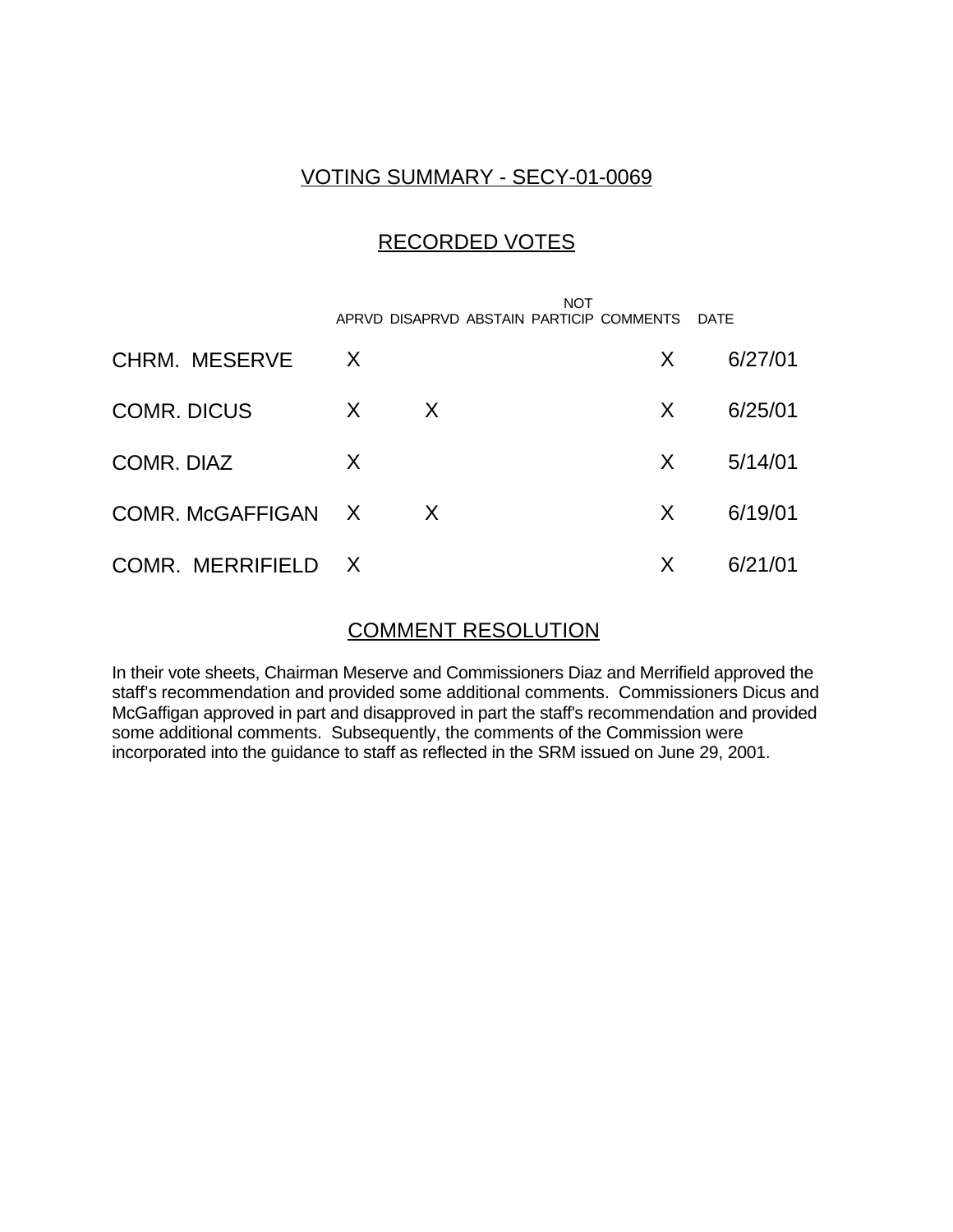### **Commissioner Comments on SECY-01-0069**

### Chairman Meserve

I approve the staff's proposal to publish Draft NUREG-1633 for public comment, subject to the following suggestions.

First, I concur with the suggestion that the publication of Draft NUREG-1633 should await the publication of the final FDA guidance so that the final version can be included in the NUREG. It is my understanding that this guidance should not be unduly delayed. The staff should also continue their interactions with FEMA so that the NUREG can reflect, as appropriate, the understandings that have been reached as to how the program will operate.

Second, I agree with my colleagues that the NUREG should be consistent with the statements of consideration in the final rule and should include the most up-to-date information available concerning the experience of States and foreign governments in the distribution of KI. Because the FDA guidance should provide the foundation for the NUREG, I do not believe it is necessary to include WHO or IAEA documents within the NUREG. Of course, these other documents should be referenced appropriately.

Finally, I agree with Commissioner McGaffigan that the staff should urge FDA to address the issue of KI prophylaxis for those over 40 years of age under the postulated circumstances of a reactor accident.

### Commissioner Dicus

I approve the staff recommendation to publish draft NUREG-1633 for a 60-day public comment period but only after the FDA guidance is issued in final form, which should be sometime in the very near future. This will allow the staff to fully incorporate the FDA guidance as final (rather than proposed) and will prevent the NUREG from going out twice for public comment (once now with draft FDA guidance, and then once later when the FDA document is made final). The is a much more efficient process saving staff resources with minimal delay in publication of the NUREG.

Before NUREG-1633 is published for public comment, I would strongly recommend that this NUREG continue to be an options guidance document for the States, that presents both the pros and cons of stockpiling KI as a compliment to other emergency protective actions such as sheltering and evacuation. It is important that those States willing to share their experiences with KI be included in this NUREG, which will provide its readers with the experience of States and those in the international Communities who have chosen to stockpile or not to stockpile KI. This is in keeping with the intent of the Staff Requirements Memorandum, dated December 22, 2000, which stated that the final rule amending 10 CFR 50.47(b)(10) "... require that consideration be given to including the prophylactic use of KI as a protective measure..."

In addition, I would recommend that the only document to be inserted in its entirety in NUREG-1633 be the final FDA guidance (when published), and that only references be made to other international recommendations of the WHO and IAEA.

Finally, I believe it would be advisable to have the EDO contact appropriate senior management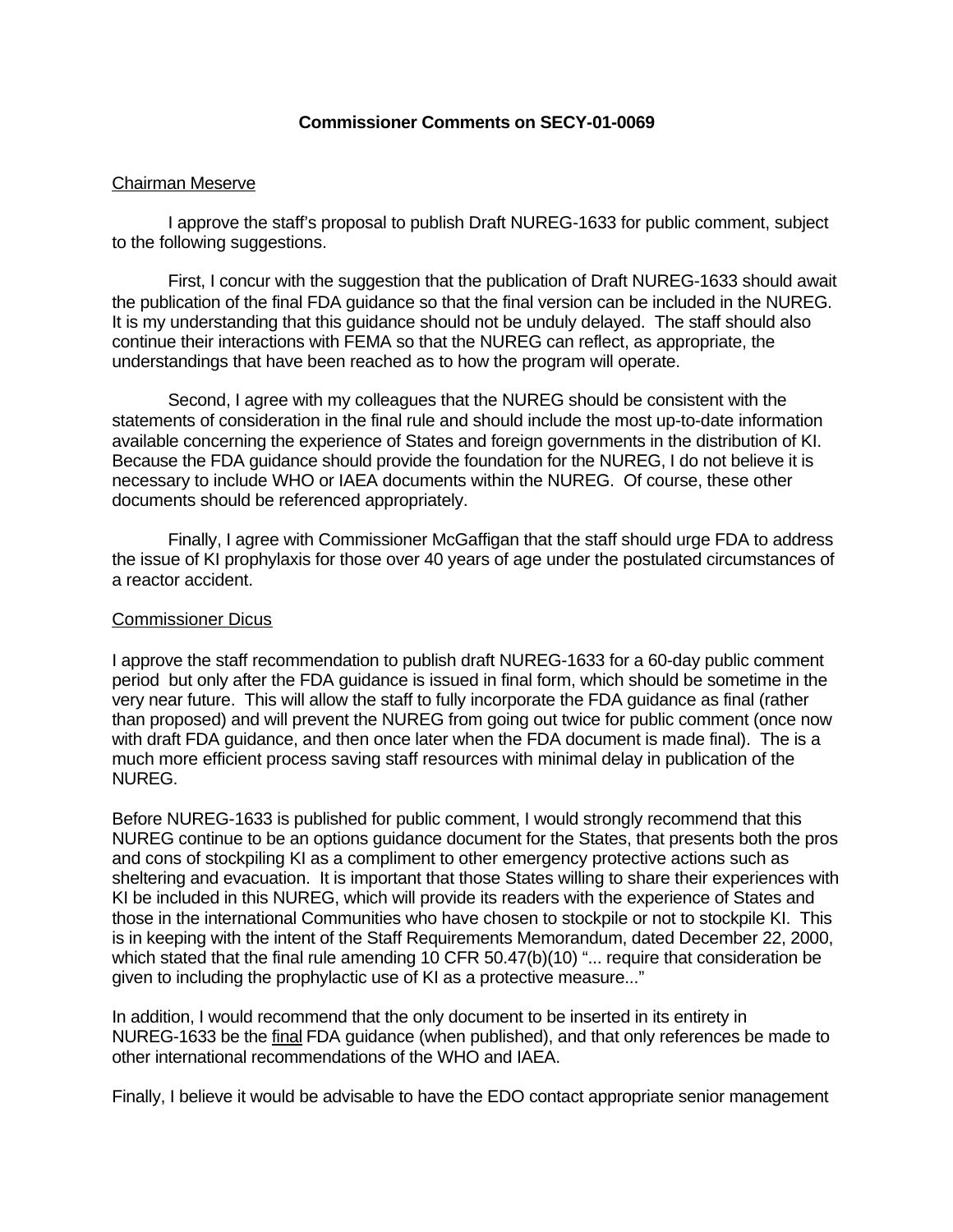at FEMA to discuss our plans regarding KI with FEMA before NUREG-1633 is finalized, as well as to obtain input as to what the new Administration's views and FEMA roles are on this important issue. One of the outcomes of this meeting could be that the NRC would be able to obtain a more accurate timeline of when the Commission could expect to see a Federal KI Policy (from the FRPCC) as well as to ensure that FEMA continues to maintain a leadership role in the distribution and implementation of KI for those States that decide to stockpile KI.

Additional, specific comments for recommended changes to NUREG-1633 are attached to this vote sheet.

#### Commissioner Diaz

I approve staff's recommendation to publish draft NUREG-1633 for a 60-day public comment period, subject to my comments below. Publication of this document to solicit comments is important to ensuring that the document contains complete and clear information to assist the States in making their decision on whether the prophylactic use of potassium iodide (KI) for their population is appropriate in the unlikely event that a severe reactor event occurs.

Before the NUREG is published for public comment, I believe that it should be further modified to ensure that it follows the Commission policy in the Statement of Considerations for the final rule, "Consideration of Potassium Iodide in Emergency Plans" (66 FR 5427). The NUREG should not read as an options paper; it should support the Commission's policy requiring States to consider including KI as a protective measure for the general public and committing to providing funding. Therefore, wherever possible, the Commission-approved statements and responses to public comments on the final rule should be reiterated in the NUREG. For example, Section 4.2 (Consideration of the Use of KI) and Section 4.3 (Funding of KI) of the NUREG should more closely reflect the responses to Issue E (Requiring versus Considering Use of KI) and Issue F (Funding), respectively. Likewise, the recommendations of health organizations on using KI to reduce the risk of thyroid cancer should be reiterated clearly to help the States with their decision making.

I agree with including the Food and Drug Administration's (FDA), Department of Health and Human Services (HHS), guidance document, "Potassium Iodide as a Thyroid Blocking Agent in Radiation Emergencies," in its entirety in the NUREG. This document also includes guidance for the State and local government, developed under 44 CFR 351, and I believe it would be helpful to have it readily available with the NRC's guidance. Because the FDA guidance includes a section on the World Health Organization (WHO) recommendations, I do not believe that we also need to include the entire WHO document, "Guidelines for Iodine Prophylaxis Following Nuclear Accidents; Update 1999."

As Commissioner McGaffigan noted at the May 9, 2001 briefing by the staff, information needs to be presented in a manner that is useful to the States and includes our knowledge of how States have approached deciding the KI issue, e.g., Ohio. It is important for the States to have the benefit of up-to-date information on experiences associated with the use of KI in States and other countries.

I continue to strongly believe that we have a responsibility to clearly aid the States by providing them with information and with funding. The NRC can then trust the States to make the right decision, knowing that we have done our best to protect public health and safety.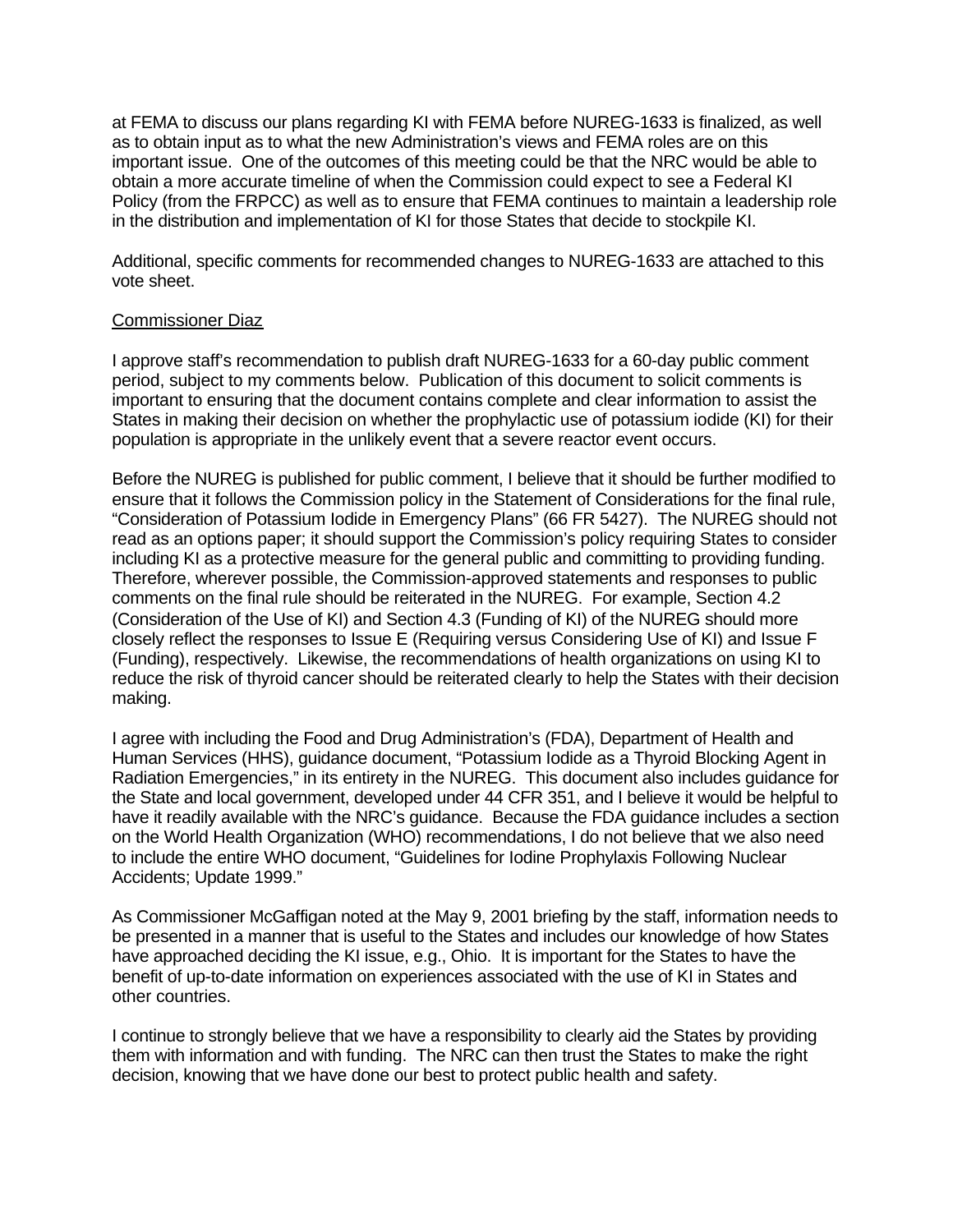### Commissioner McGaffigan

I would like to preface my comments by recognizing the staff's efforts to conform NUREG-1633 with the Commission's position in the final rule amending 10 CFR 50.47(b)(10). This draft is much improved over prior drafts, but in my view, still falls short in several areas in carrying out prior Commission guidance, and requires further work before publication for comment.

### **Background**

In 1998, the Commission decided that a previous version of this draft NUREG should be withdrawn and substantially revised. The September 30, 1998 SRM stated:

The reissued document should include an improved discussion of how the practical problems in KI stockpiling, distribution and use are handled in states which already use KI as a supplement and in the numerous nations who use KI as a supplement. A discussion, in some detail, of the various guidance documents of the World Health Organization and International Atomic Energy Agency, as well as the U.S. Food and Drug Administration, would be very useful to state and local decisionmakers. The guidance should be consistent with the policy adopted by the Commission in response to the petition for rulemaking and should fairly discuss the factors that need to be weighed in state and local decisions.

In the Statement of Considerations on the final KI rule the Commission also set some expectations with regard to the draft NUREG. The Commission stated:

The NRC recognizes that any decision to use KI as a supplemental protective measure for the general public presents issues of how best to position and distribute the medicine, to ensure: (1) that optimal distribution takes place in an emergency, with first priority given to protecting children; (2) that persons with known allergies to iodine not take it; and (3) that members of the public understand that KI is not a substitute for measures that protect the whole body. To date, these issues have been addressed in different ways in the numerous countries that currently use KI as a protective measure for their citizens. The NRC is working with States and other Federal agencies to develop guidance on these and other issues relating to the use of KI. The NRC believes that these implementation issues can be solved, given the level of expertise in the relevant Federal and State agencies, and the experience of numerous nations that have built KI into their emergency plans.

#### Discussion of revised draft NUREG 1633

As I said above, I believe the staff has attempted to conform the paper with the Commission's position in the final KI rule. However, I believe that the paper still does not fully implement the objectives outlined in the September 30, 1998 SRM and in the SOC on the final KI rule. Therefore, I do not approve the publication of the draft NUREG for comment at this time. After the passage of time, and the development of other national and international policy and guidance documents, I believe that it would be helpful for the staff to take the time to review the overall objectives of NUREG-1633. In light of the FDA guidance, the FEMA policy statement, the Commission's SOC on the final KI rule, and the revised EPA protective action guidelines, what role can this NUREG fulfill? In addition, through many iterations, this document has lost some coherence and internal consistency. Therefore, I would urge the staff to undertake a global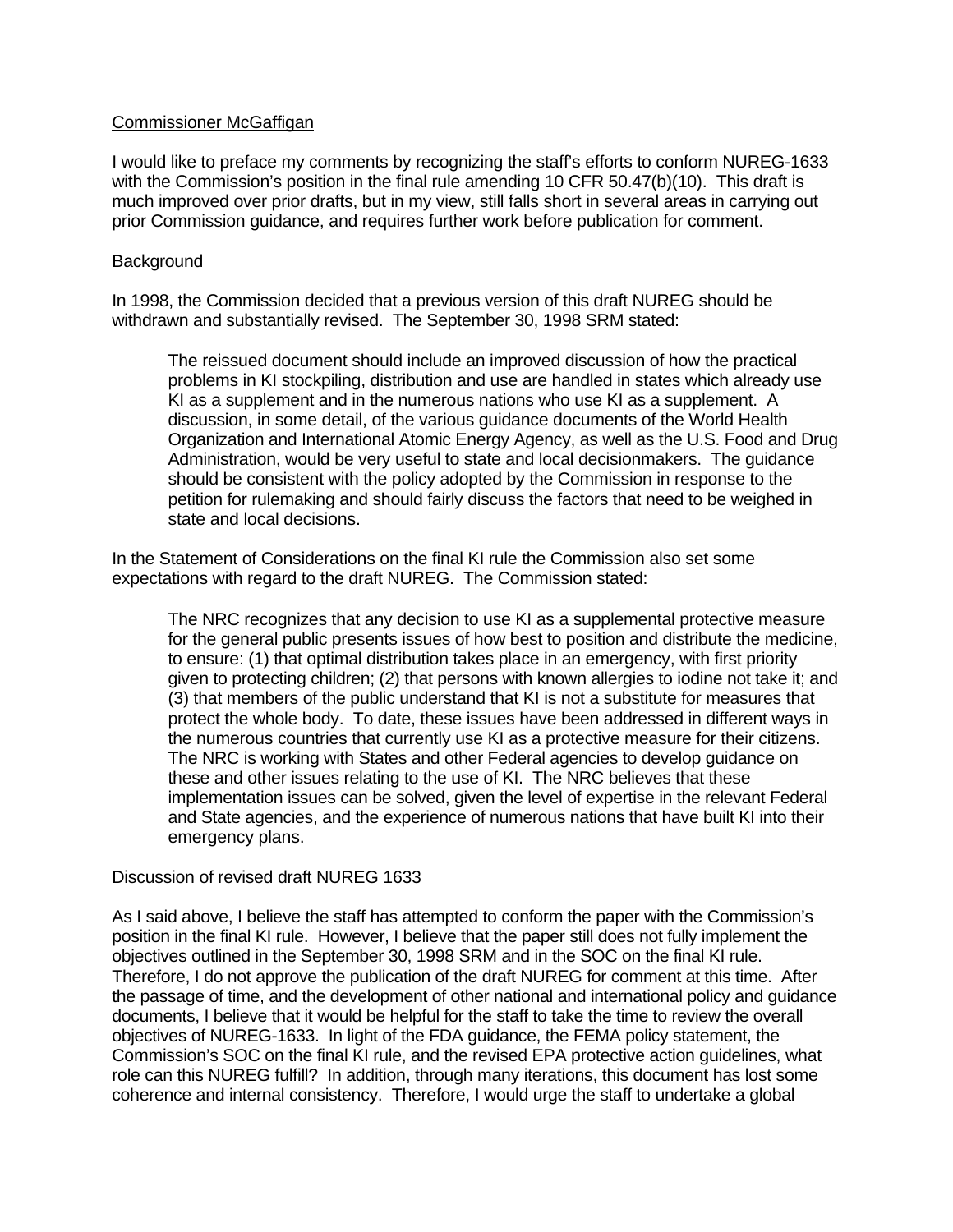review of the scope and contents of this NUREG to make it a more useful document. The time taken to carry out this review will have the added benefit of ensuring that the final FDA guidance can be incorporated into this draft. In lieu of a detailed mark-up of my comments on this draft, I will note broad areas for focused staff attention:

Chapters 5 and 6, which discuss respectively U.S. and International experience with KI as a supplemental public protective action, have until recently been appendices. They still seem an after-thought with little coherence, in part because of the methodology adopted by staff of basically repeating the input received. In Chapter 5, I would have included the states of Ohio and Maine, both of which have moved toward inclusion of KI in their emergency plans (although in Maine's case the closure of Maine Yankee meant the policy was never implemented). I don't know why Pennsylvania is included. They have not completed their process and the discussion doesn't help on how the practical problems of KI distribution are handled. I would also note that current emergency plans have long provided for KI prophylaxis for plant workers, emergency workers (such as law enforcement personnel), and certain members of the public at institutions within emergency planning zones, such as hospitals and prisons, whose evacuation would be delayed. Perhaps there is something to be learned from how States, such as Connecticut, have planned to carry out this limited effort of KI prophylaxis.

Given the vast international experience in planning for KI use, Chapter 6 clearly should be expanded. The information on France is particularly out of date. It is my understanding (from periodicals and conversation with French officials) that the French have moved to predistribution to homes. I would note that there is an excellent discussion (in French) on the DSIN home page (www.asn.gouv.fr/temp/faq/sommaire.html) on what to do in case of a radiological emergency, including the potential use of iodine prophylaxis. It is written in "Plain French" in a question and answer format and could serve as a model for an emergency planning section on the NRC web page someday. I do not expect the staff to discuss in detail every nation which has included KI prophylaxis in its emergency plans, but a fuller and more up-to-date discussion of a representative sample, perhaps together with a table listing the nations who have adopted KI prophylaxis pursuant to WHO and IAEA recommendations, should be achievable.

In 1998, the Commission also called for a discussion of WHO, IAEA, and FDA documents. Chapter 3 now consists of the draft FDA guidance while Appendix A provides the 1999 WHO guidance. No IAEA guidance is mentioned, apparently because it is currently under review. But this results in the peculiar situation that the FEMA draft KI policy (see December 22, 2000 SRM on the final KI rule) references three IAEA documents while NRC's NUREG references none. The fundamental point that the State and local decisionmakers need to understand is that WHO and IAEA have for some time recommended KI prophylaxis be part of emergency plans. There have been differences between the agencies over time as to the appropriate intervention level (1 vs. 5 vs. 10 rem) and KI dose for various age cohorts. In this country FDA's final guidance will resolve those issues and will be incorporated in our guidance, FEMA's guidance, and EPA's updated protective action guidelines (PAGs). A discussion of the history of international KI guidance, including IAEA guidance, should be included in the main body of the report. I am wary of including the 1999 WHO guidance as an appendix because it was not fully endorsed by the American Thyroid Association (because of the 1 rem intervention level recommended) or by the FDA and is already adequately discussed in FDA's guidance (Chapter 3).

I would also suggest restoring a discussion of the pros and cons of various KI distribution logistics, in a chapter informed by, and located after, the expanded and updated discussions of the U.S. and international experiences.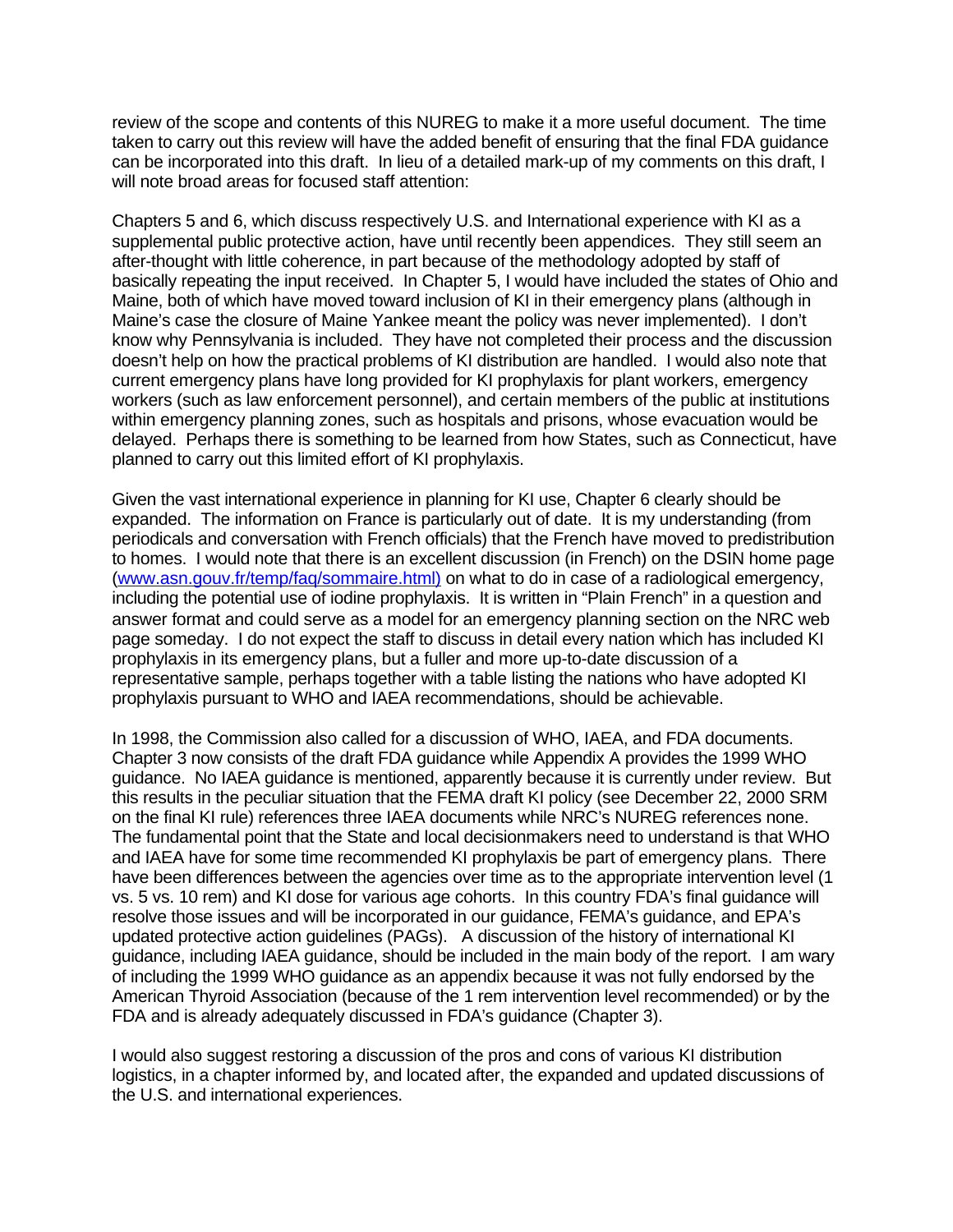I question the need for much of Chapter 2 which strikes me as duplicative of the FDA guidance in Chapter 3. If Chapter 2 is retained, it will need work. In particular, I would note that UNSCEAR 2000 Appendix J (page 504) stated: "There can be no doubt about the relationship between radioactive material released from the Chernobyl accident and the unusually high number of thyroid cancers observed in the contaminated areas during the past 14 years." I read the UNSCEAR 2000 report as consistent with and supportive of both WHO's and FDA's guidance.

Finally, the discussion of the alternative source terms in Chapter 1 appears to me to be stated more categorically than other source term documents that have been presented to the Commission. NUREG 1465, for example, states that "it is important to emphasize that the release fractions for the source terms presented in this report are intended to be representative or typical, rather than conservative or bounding values, of those associated with a low pressure core-melt accident." Similarly, Regulatory Guide 1.183 states: "Although the AST provided in this guide was based on a limited spectrum of severe accidents, the particular characteristics have been tailored specifically for DBA analysis use. The AST is not representative of the wide spectrum of possible events that make up the planning basis of emergency preparedness." Reg. Guide 1.183 also includes scenarios (e.g., PWR steam generator tube ruptures, PWR rod ejection accidents) in which iodine releases from steam generators to the environment are elemental iodine, not cesium iodide.

However, rather than expanding or correcting the source term discussion, I would encourage the staff to reconsider whether this section is necessary or relevant. The thrust of the current discussion seems to be that the risk of a significant radioactive iodine release in U.S. reactors is small to nonexistent. However, the use of KI, like the use of other emergency preparedness measures, is not based squarely on probabilistic considerations. Rather, it is predicated on the Commission's original finding that emergency preparedness is an essential aspect of the protection of public health and safety, in conjunction with the Commission's recently issued decision that "KI is a reasonable, prudent, inexpensive supplement to evacuation and sheltering for specific local conditions." If the staff wishes to rebut the implication that consideration of KI use is being required because there was some newly recognized increased risk, I would suggest that the staff set the correct context in the NUREG from the outset with a restatement of Commission's policy decision, perhaps using text quoted from the Federal Register notice on the recent final rule on KI (56 FR 5427; January 19, 2001), and that the source term discussion be eliminated.

#### Development and Implementation of a KI program

I agree that the options that the staff identified for the application process and for distribution of KI purchased for the States by the NRC are appropriate for further discussion with FEMA.

One important issue that will require further clarification for the development and implementation of a KI program is definitive guidance on KI prophylaxis for individuals over 40. Both WHO and FDA set the intervention level for iodine prophylaxis for those over 40 at 5 gray (500 rem) to the thyroid. WHO states:

The risk of radiation induced thyroid cancer in this group (adults over 40 years) is probably extremely low and may even be zero. The risk of side effects from stable iodine increases with increasing age as the incidence of thyroid diseases is higher. Stable iodine prophylaxis is not indicated for this group unless doses to the thyroid from inhalation rise to levels threatening thyroid function, that is of the order of about 5 Gy.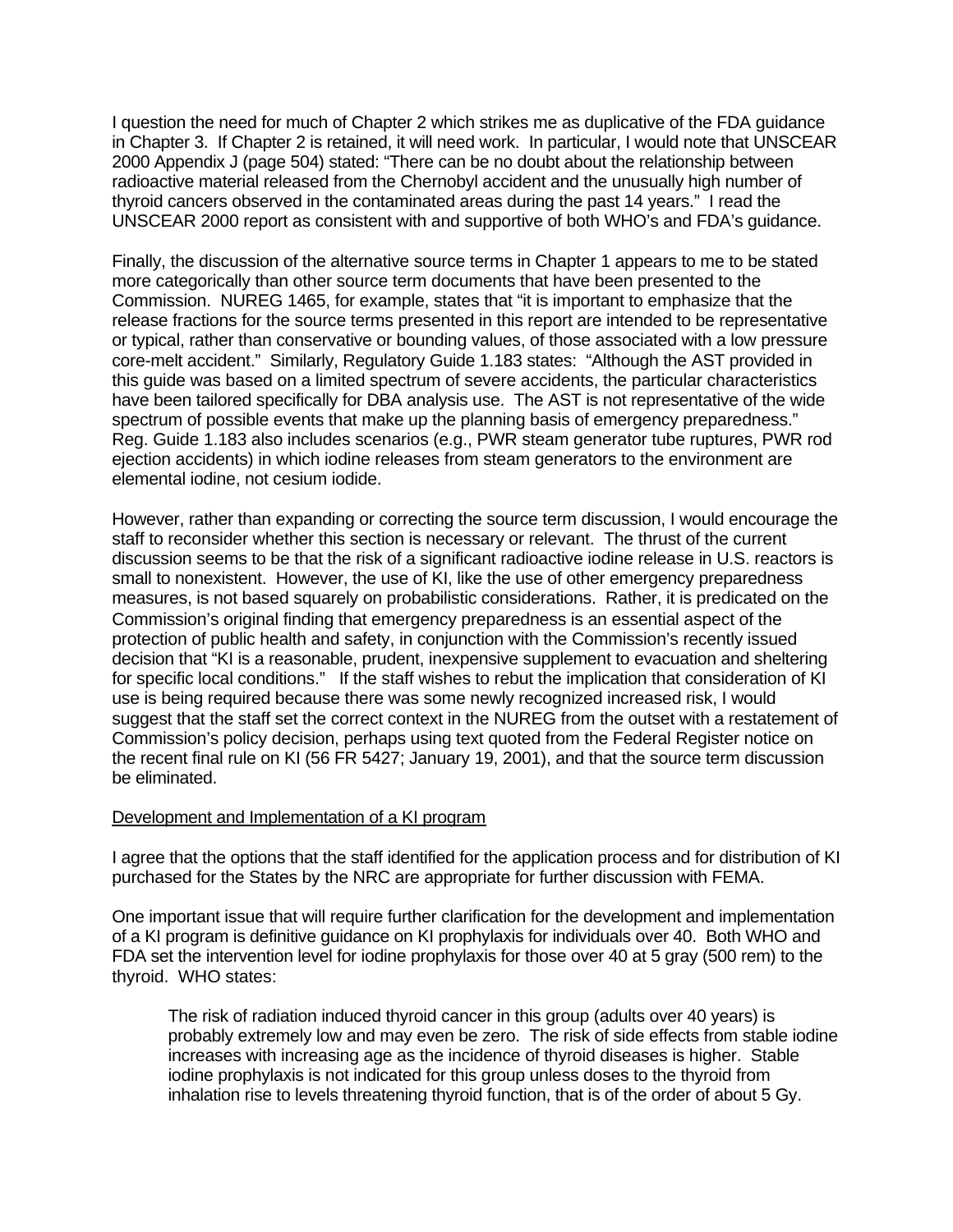Such radiation doses will not occur far away from an accident site.

Since we do not expect, even in the worst circumstances, any member of the public to receive 500 rem to the thyroid, it would be useful for FDA to clarify whether we should plan for KI prophylaxis for those over 40. It is my understanding that the staff has already received an inquiry on this issue from the Conference of Radiation Control Program Directors (CRCPD). At interagency meetings, the staff should urge FDA to address this issue in its final guidance document. To document this concern, the staff may want to refer the CRCPD letter to FDA for resolution.

The Commission should be informed promptly of any issues requiring Commission resolution.

### Commissioner Merrifield

I approve the paper and issuing the attached NUREG-1633 subject to following comments.

I agree with Commissioner Diaz that the NUREG should be further modified to ensure that it follows the policy of the Statement of Consideration (SOC) for the final rule. In addition to the sections that Commissioner Diaz mentions, the staff should modify the discussion of Commission's findings with respect to use of KI. The SOC states, "[t]he Commission finds that KI is a reasonable, prudent, and inexpensive supplement to evacuation and sheltering for specific local conditions." Final Rule: Consideration of Potassium Iodide in Emergency Plans, 66 Fed. Reg. 5427, 5430 (Jan. 19, 2001)(underline added). The draft NUREG repeats a portion of this finding in numerous places, but in every instance leaves off the language that I have underlined. The staff should modify the draft NUREG to include the entire quote each time it is repeated. The quote should also always be put in context. For example, in the SOC the quote is directly followed by the following discussion in responding to a commenter:

Through its decision to require that the use of KI be 'considered' (rather than being required), the Commission is acknowledging that the efficacy of any protective measure will depend upon a number of factors, including those noted by the commenter, that can vary not only between countries but in individual States. Thus, the Commission concluded that decisions on the use of KI need to be resolved on a case-by-case basis. As part of this consideration, State and local governments can weigh **all** relevant factors. 66 Fed. Reg. at 5430 (emphasis added).

This discussion, or a slightly modified version, should be added to the various places in the NUREG that repeat the quote. Further, an informed decision by the state on "all" relevant factors requires a balanced NUREG-1633. To me, if this means that the NUREG looks like an options paper, that is appropriate, in light of the Commission's expressed decision to require consideration of use of KI, not to require use of KI. An unbalanced, factually deficient NUREG would clearly undermine that important distinction.

The staff should continue its efforts to ensure that future modifications to the NUREG and KI policy do not undermine other NRC regulations and policies concerning emergency planning. Similarly, the staff should continue its efforts to remain neutral on FDA's proposed guidance. A federal decision to not recommend KI for persons over 40 could be highly controversial at the State level and is clearly within the medical expertise of the FDA. Therefore, any staff discussions with FDA on the age cut-off issue should strive to remain neutral on the matter. To ensure that the NUREG is as thorough as possible, the staff should await finalizing the NUREG